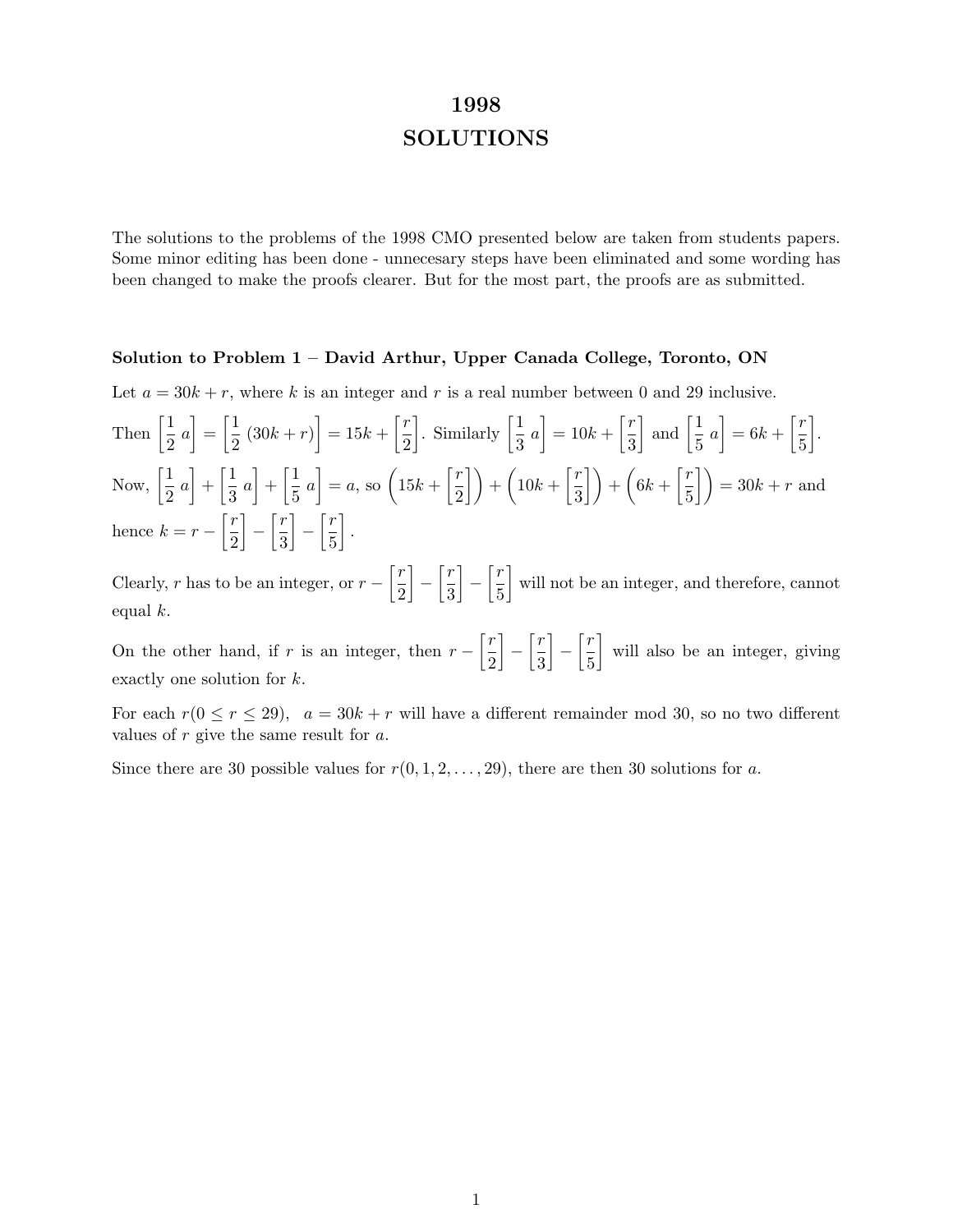**Solution to Problem 2 – Jimmy Chui, Earl Haig S.S., North York, ON** Since  $\left(x-\frac{1}{x}\right)$  $\bigg)^{1/2} \geq 0$  and  $\bigg(1 - \frac{1}{x}\bigg)$  $\setminus$ <sup>1/2</sup>  $\geq 0$ , then  $0 \leq \left(x - \frac{1}{x}\right)$  $\bigg)^{1/2} + \bigg(1 - \frac{1}{x}\bigg)$  $\setminus$ <sup>1/2</sup>  $= x$ . Note that  $x \neq 0$ . Else,  $\frac{1}{x}$  would not be defined so  $x > 0$ . Squaring both sides gives,

$$
x^{2} = \left(x - \frac{1}{x}\right) + \left(1 - \frac{1}{x}\right) + 2\sqrt{\left(x - \frac{1}{x}\right)\left(1 - \frac{1}{x}\right)}
$$
  

$$
x^{2} = x + 1 - \frac{2}{x} + 2\sqrt{x - 1 - \frac{1}{x} + \frac{1}{x^{2}}}.
$$

Multiplying both sides by  $x$  and rearranging, we get

$$
x^{3} - x^{2} - x + 2 = 2\sqrt{x^{3} - x^{2} - x + 1}
$$
  
\n
$$
(x^{3} - x^{2} - x + 1) - 2\sqrt{x^{3} - x^{2} - x + 1} + 1 = 0
$$
  
\n
$$
(\sqrt{x^{3} - x^{2} - x + 1} - 1)^{2} = 0
$$
  
\n
$$
\sqrt{x^{3} - x^{2} - x + 1} = 1
$$
  
\n
$$
x^{3} - x^{2} - x + 1 = 1
$$
  
\n
$$
x(x^{2} - x - 1) = 0
$$
  
\n
$$
x^{2} - x - 1 = 0
$$
 since  $x \neq 0$ .

Thus  $x = \frac{1 \pm \sqrt{5}}{2}$ . We must check to see if these are indeed solutions. Let  $\alpha = \frac{1+\sqrt{5}}{2}$ ,  $\beta = \frac{1-\sqrt{5}}{2}$ . Note that  $\alpha + \beta = 1$ ,  $\alpha\beta = -1$  and  $\alpha > 0 > \beta$ . Since  $\beta < 0$ ,  $\beta$  is not a solution.

Now, if  $x = \alpha$ , then

$$
\left(\alpha - \frac{1}{\alpha}\right)^{1/2} + \left(1 - \frac{1}{\alpha}\right)^{1/2} = (\alpha + \beta)^{1/2} + (1 + \beta)^{1/2} \quad \text{(since } \alpha\beta - -1\text{)}
$$
\n
$$
= 1^{1/2} + (\beta^2)^{1/2} \qquad \text{(since } \alpha + \beta = 1 \text{ and } \beta^2 = \beta + 1\text{)}
$$
\n
$$
= 1 - \beta \qquad \text{(since } \beta < 0\text{)}
$$
\n
$$
= \alpha \qquad \text{(since } \alpha + \beta = 1\text{)}.
$$

So  $x = \alpha$  is the unique solution to the equation.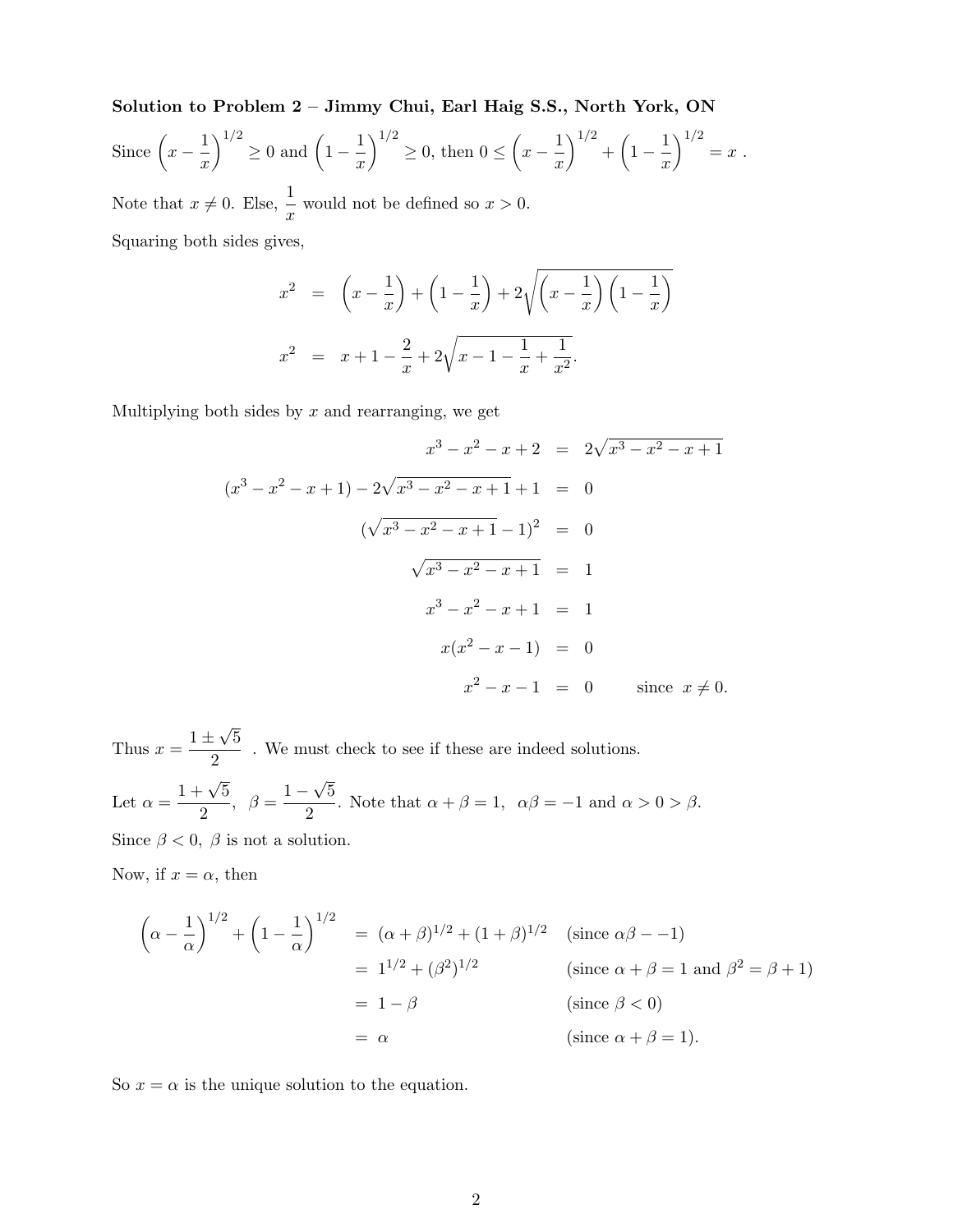## **Solution 1 to Problem 3 – Chen He, Columbia International Collegiate, Hamilton, ON**

$$
1 + \frac{1}{3} + \ldots + \frac{1}{2n - 1} = \frac{1}{2} + \frac{1}{2} + \frac{1}{3} + \frac{1}{5} + \ldots + \frac{1}{2n - 1}
$$
 (1)

Since

$$
\frac{1}{3} > \frac{1}{4}, \ \frac{1}{5} > \frac{1}{6}, \ \ldots \ , \frac{1}{2n-1} > \frac{1}{2n} \ ,
$$

(1) gives

$$
1 + \frac{1}{3} + \ldots + \frac{1}{2n - 1} > \frac{1}{2} + \frac{1}{2} + \frac{1}{4} + \frac{1}{6} + \ldots + \frac{1}{2n} = \frac{1}{2} + \left(\frac{1}{2} + \frac{1}{4} + \frac{1}{6} + \ldots + \frac{1}{2n}\right). \tag{2}
$$

Since

$$
\frac{1}{2} > \frac{1}{4} , \frac{1}{2} > \frac{1}{6} , \frac{1}{2} > \frac{1}{8} , \dots , \frac{1}{2} > \frac{1}{2n}
$$

then

$$
\frac{n}{2} = \underbrace{\frac{1}{2} + \frac{1}{2} + \frac{1}{2} + \ldots + \frac{1}{2}}_{n} > \frac{1}{2} + \frac{1}{4} + \frac{1}{6} + \ldots + \frac{1}{2n}
$$

so

$$
\frac{1}{2} > \frac{1}{n} \left( \frac{1}{2} + \frac{1}{4} + \frac{1}{6} + \dots + \frac{1}{2n} \right). \tag{3}
$$

Then  $(1)$ ,  $(2)$  and  $(3)$  show

$$
1 + \frac{1}{3} + \ldots + \frac{1}{2n - 1} > \frac{1}{n} \left( \frac{1}{2} + \frac{1}{4} + \frac{1}{6} + \ldots + \frac{1}{2n} \right) + \left( \frac{1}{2} + \frac{1}{4} + \frac{1}{6} + \ldots + \frac{1}{2n} \right)
$$
  
=  $\left( 1 + \frac{1}{n} \right) \left( \frac{1}{2} + \frac{1}{4} + \ldots + \frac{1}{2n} \right)$   
=  $\frac{n+1}{n} \left( \frac{1}{2} + \frac{1}{4} + \ldots + \frac{1}{2n} \right).$ 

Therefore  $\frac{1}{n+1}$   $\left(1+\frac{1}{3}+\ldots+\frac{1}{2n}\right)$  $2n - 1$  $\Big\} > \frac{1}{\frac{1}{2}}$ n  $\left(\frac{1}{2} + \frac{1}{4} + \ldots + \frac{1}{2n}\right)$  $2n$ for all  $n \in N$  and  $n \geq 2$ .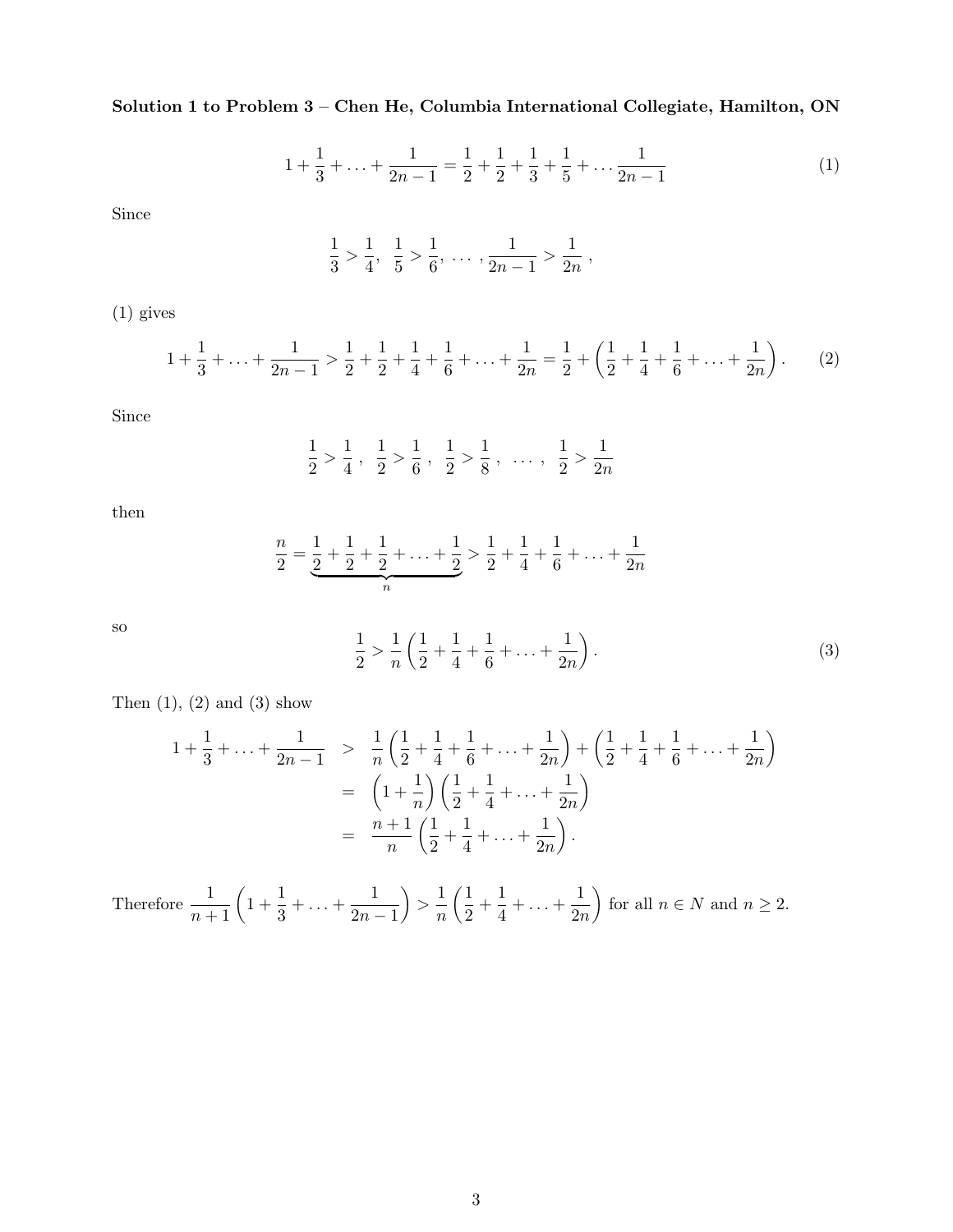## **Solution 2 to Problem 3 – Yin Lei, Vincent Massey S.S., Windsor, ON**

Since  $n \geq 2$ ,  $n(n+1) \geq 0$ . Therefore the given inequality is equivalent to

$$
n\left(1+\frac{1}{3}+\ldots+\frac{1}{2n-1}\right) \ge (n+1)\left(\frac{1}{2}+\frac{1}{4}+\ldots+\frac{1}{2n}\right).
$$

We shall use mathematical induction to prove this.

For 
$$
n = 2
$$
, obviously  $\frac{1}{3} \left( 1 + \frac{1}{3} \right) = \frac{4}{9} > \frac{1}{2} \left( \frac{1}{2} + \frac{1}{4} \right) = \frac{3}{8}$ .

Suppose that the inequality stands for  $n = k$ , i.e.

$$
k\left(1+\frac{1}{3}+\ldots+\frac{1}{2k-1}\right) > (k+1)\left(\frac{1}{2}+\frac{1}{4}+\ldots+\frac{1}{2k}\right). \tag{1}
$$

Now we have to prove it for  $n = k + 1$ .

We know

$$
\left(1 + \frac{1}{3} + \ldots + \frac{1}{2k - 1}\right) - \left(\frac{1}{2} + \frac{1}{4} + \ldots + \frac{1}{2k}\right)
$$
  
=  $\left(1 - \frac{1}{2}\right) + \left(\frac{1}{3} - \frac{1}{4}\right) + \left(\frac{1}{5} - \frac{1}{6}\right) + \ldots + \left(\frac{1}{2k - 1} - \frac{1}{2k}\right)$   
=  $\frac{1}{1 \times 2} + \frac{1}{3 \times 4} + \frac{1}{5 \times 6} + \ldots + \frac{1}{(2k - 1)(2k)}$ .

Since

$$
1 \times 2 < 3 \times 4 < 5 \times 6 < \ldots < (2k - 1)(2k) < (2k + 1)(2k + 2)
$$

then

$$
\frac{1}{1\times 2} + \frac{1}{3\times 4} + \ldots + \frac{1}{(2k-1)(2k)} > \frac{k}{(2k+1)(2k+2)}
$$

hence

$$
1 + \frac{1}{3} + \ldots + \frac{1}{2k - 1} > \frac{1}{2} + \frac{1}{4} + \ldots + \frac{1}{2k} + \frac{k}{(2k + 1)(2k + 2)}.\tag{2}
$$

Also

$$
\frac{k+1}{2k+1} - \frac{k+2}{2k+2} = \frac{2k^2 + 2k + 2k + 2 - 2k^2 - 4k - k - 2}{(2k+1)(2k+2)} = -\frac{k}{(2k+1)(2k+2)}
$$

therefore

$$
\frac{k+1}{2k+1} = \frac{k+2}{2k+2} - \frac{k}{(2k+1)(2k+2)}.
$$
\n(3)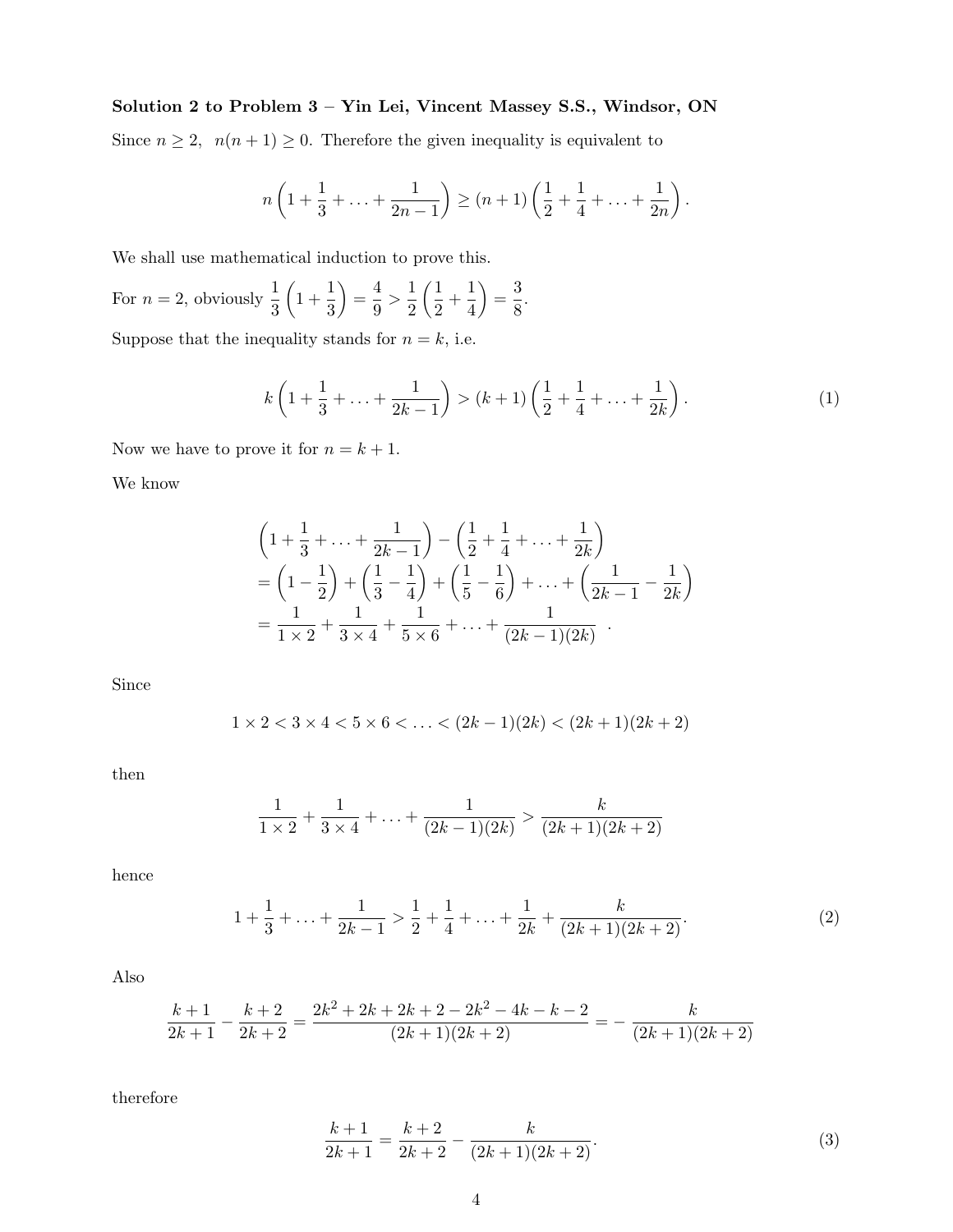Adding 1, 2 and 3:

$$
k\left(1+\frac{1}{3}+\ldots+\frac{1}{2k-1}\right) + \left(1+\frac{1}{3}+\ldots+\frac{1}{2k-1}\right) + \frac{k+1}{2k+1}
$$
  
>  $(k+1)\left(\frac{1}{2}+\frac{1}{4}+\ldots+\frac{1}{2k}\right) + \left(\frac{1}{2}+\frac{1}{4}+\ldots+\frac{1}{2k}\right) + \frac{k}{(2k+1)(2k+2)} + \frac{k+2}{2k+2} - \frac{k}{(2k+1)(2k+2)}$ 

Rearrange both sides to get

$$
(k+1)\left(1+\frac{1}{3}+\ldots+\frac{1}{2k+1}\right) > (k+2)\left(\frac{1}{2}+\frac{1}{4}+\ldots+\frac{1}{2k+2}\right).
$$

Proving the induction.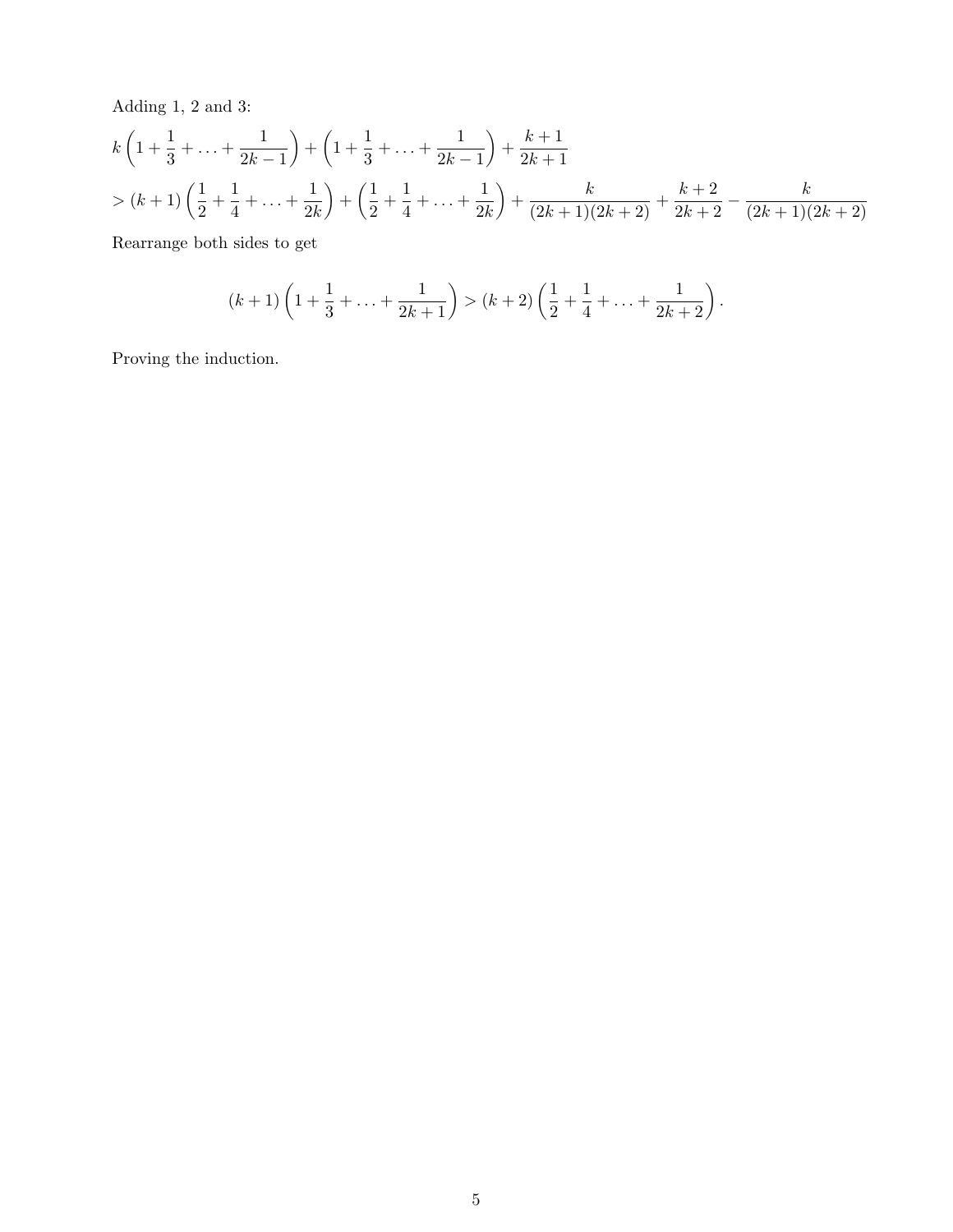### **Solution 1 to Problem 4 – Keon Choi, A.Y. Jackson S.S., North York, ON**

Suppose H is the foot of the perpendicular line from A to BC; construct equilateral  $\triangle ABC$ , with C on BG. I will prove that if F is the point where AH meets BD, then  $\angle FCB = 70^\circ$ . (Because that means  $AH$ , and the given lines  $BD$  and  $CE$  meet at one point and that proves the question.) Suppose BD extended meets AG at I.



Now  $BF = GF$  and  $\angle FBG = \angle FGB = 40^{\circ}$  so that  $\angle IGF = 20^{\circ}$ . Also  $\angle IFG = \angle FBG + \angle FGB =$ 80◦, so that

$$
\angle FIG = 180^\circ - \angle IFG - \angle IGF
$$
  
= 180^\circ - 80^\circ - 20^\circ  
= 80^\circ.

Therefore  $\triangle GIF$  is an isoceles triangle, so

$$
GI = GF = BF.\tag{1}
$$

But  $\triangle BGI$  and  $\triangle ABC$  are congruent, since  $BG = AB$ ,  $\angle GBI = \angle BAC$ ,  $\angle BGI = \angle ABC$ .

Therefore

$$
GI = BC.\t\t(2)
$$

From  $(1)$  and  $(2)$  we get

$$
BC = BF.
$$

So in  $\triangle BCF$ ,

$$
\angle BCF = \frac{180^{\circ} - \angle FBC}{2} = \frac{180^{\circ} - 40^{\circ}}{2} = 70^{\circ}.
$$

Thus  $\angle FCB = 70°$  and that proves that the given lines CE and BD and the perpendicular line AH meet at one point.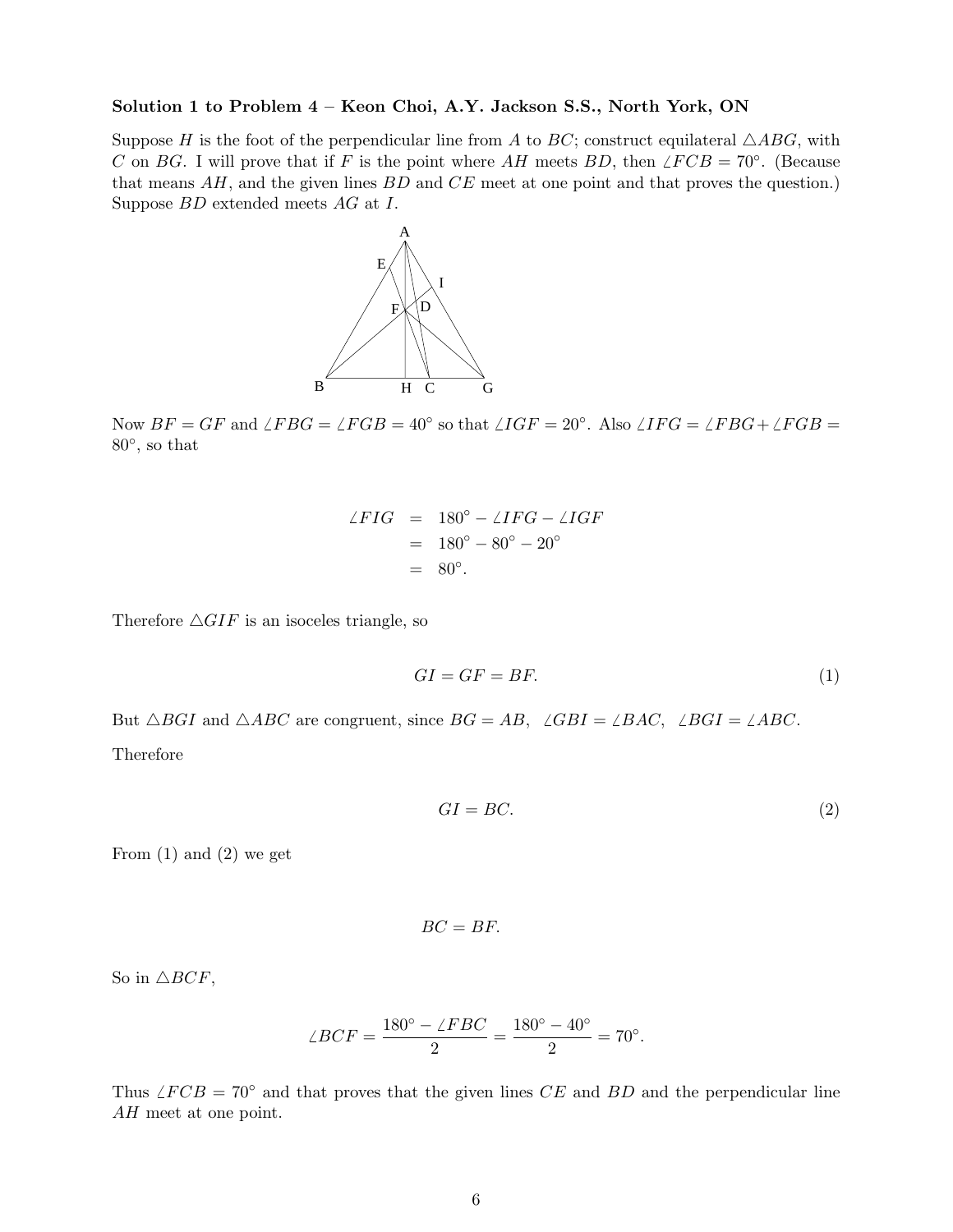### **Solution 2 to Problem 4 – Adrian Birka, Lakeshore Catholic H.S., Port Colborne, ON**

First we prove the following lemma:

In  $\triangle ABC$ , AA', BB', CC' intersect if-f

$$
\frac{\sin \alpha_1}{\sin \alpha_2} \cdot \frac{\sin \beta_1}{\sin \beta_2} \cdot \frac{\sin \gamma_1}{\sin \gamma_2} = 1,
$$

where  $\alpha_1, \alpha_2, \beta_1, \beta_2, \gamma_1, \gamma_2$  are as shown in the diagram just below.

(Editor: This is a known variant of Ceva's Theorem.)



Proof: Let  $\angle BB'C = x$ , then  $\angle BB'A = 180° - x$ . Using the sine law in  $\triangle BB'C$  yields

$$
\frac{b_2}{\sin \beta_2} = \frac{a}{\sin x} \tag{1}
$$

Similarly using the sine law in  $\triangle BB'A$  yields

$$
\frac{b_1}{\sin \beta_1} = \frac{c}{\sin(180^\circ - x)} = \frac{c}{\sin x} \,. \tag{2}
$$

Hence,

$$
b_1 : b_2 = \frac{c \sin \beta_1}{a \sin \beta_2} \tag{3}
$$

(from (1),(2)). (Editor: Do you recognize this when  $\beta_1 = \beta_2$ ?) Similarly,

$$
a_1: a_2 = \frac{b \sin \alpha_1}{c \sin \alpha_2}, \quad c_1: c_2 = \frac{a \sin \gamma_1}{b \sin \gamma_2}.
$$
 (4)

By Ceva's theorem, the necessary and sufficient condition for  $AA'$ ,  $BB'$ ,  $CC'$  to intersect is:  $(a_1 : a_2) \cdot (b_1 : b_2) \cdot (c_1 : c_2) = 1$ . Using (3), (4) on this yields:

> $\frac{b}{c} \cdot \frac{\sin \alpha_1}{\sin \alpha_2}$  $\frac{\sin\alpha_1}{\sin\alpha_2}\cdot\frac{a}{b}\cdot\frac{\sin\gamma_1}{\sin\gamma_2}$  $\frac{\sin\gamma_1}{\sin\gamma_2}\cdot\frac{c}{a}\cdot\frac{\sin\beta_1}{\sin\beta_2}$  $\frac{\sin \beta_1}{\sin \beta_2} = 1$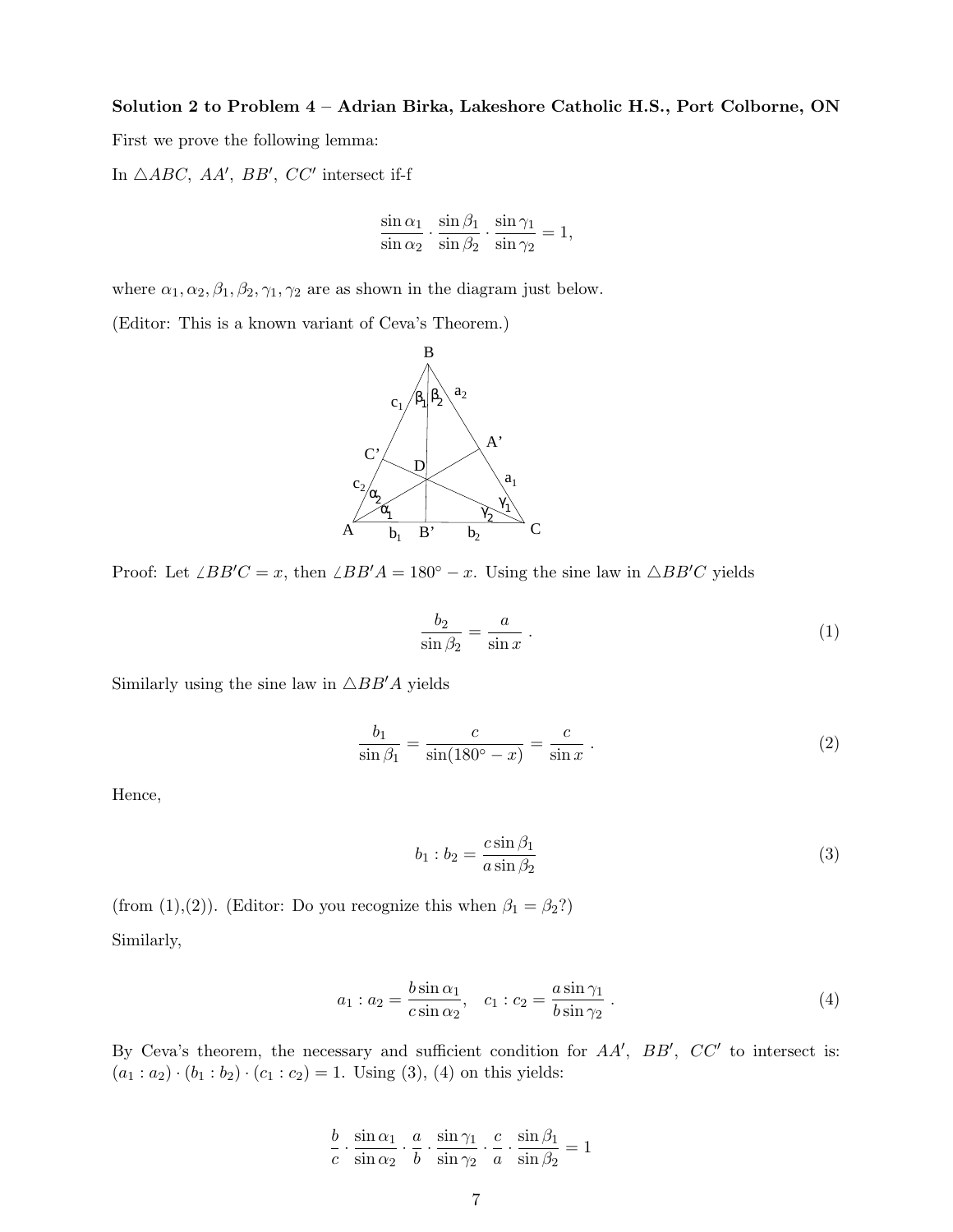so

$$
\frac{\sin \alpha_1}{\sin \alpha_2} \cdot \frac{\sin \beta_1}{\sin \beta_2} \cdot \frac{\sin \gamma_1}{\sin \gamma_2} = 1.
$$
\n(5)

This is just what we needed to show, therefore the lemma is proved.

Now, in our original question, give  $\angle BAC = 40^\circ$ ,  $\angle ABC = 60^\circ$ . It follows that  $\angle ACB = 80^\circ$ . Since  $\angle CBD = 40°$ ,  $\angle ABD = \angle ABC - \angle DBC = 20°$ . Similarly,  $\angle ECA = 20°$ .



Now let us show that  $\angle FAD = 10°$ . Suppose otherwise. Let F' be such that F, F' are in the same side of AC and  $\angle DAF' = 10°$ . Then  $\angle BAF' = \angle BAC - \angle DAF' = 30°$ .

Thus

$$
\frac{\sin \angle ABD}{\sin \angle DBC} \cdot \frac{\sin \angle BCE}{\sin \angle ECA} \cdot \frac{\sin \angle CAF'}{\sin \angle F'AB} = \frac{\sin 20^{\circ}}{\sin 40^{\circ}} \cdot \frac{\sin 70^{\circ}}{\sin 10^{\circ}} \cdot \frac{\sin 10^{\circ}}{\sin 30^{\circ}} \n= \frac{\sin 20^{\circ}}{2 \sin 20^{\circ} \cos 20^{\circ}} \cdot \frac{\cos 20^{\circ}}{\sin 30^{\circ}} \n= \frac{1}{2 \sin 30^{\circ}} = 1.
$$

By the lemma above,  $AF'$  passes through  $CE \cap BD = F$ . Therefore  $AF' = AF$ , and  $\angle FAD = 10°$ , contrary to assumption. Thus  $\angle FAD$  must be 10°. Now let  $AF \cap BC = K$ . Since  $\angle KAC =$ 10<sup>°</sup>,  $\angle KCA = 80^\circ$ , it follows that  $\angle AKC = 90^\circ$ . Therefore  $AK \perp BC \Rightarrow AF \perp BC$  as needed.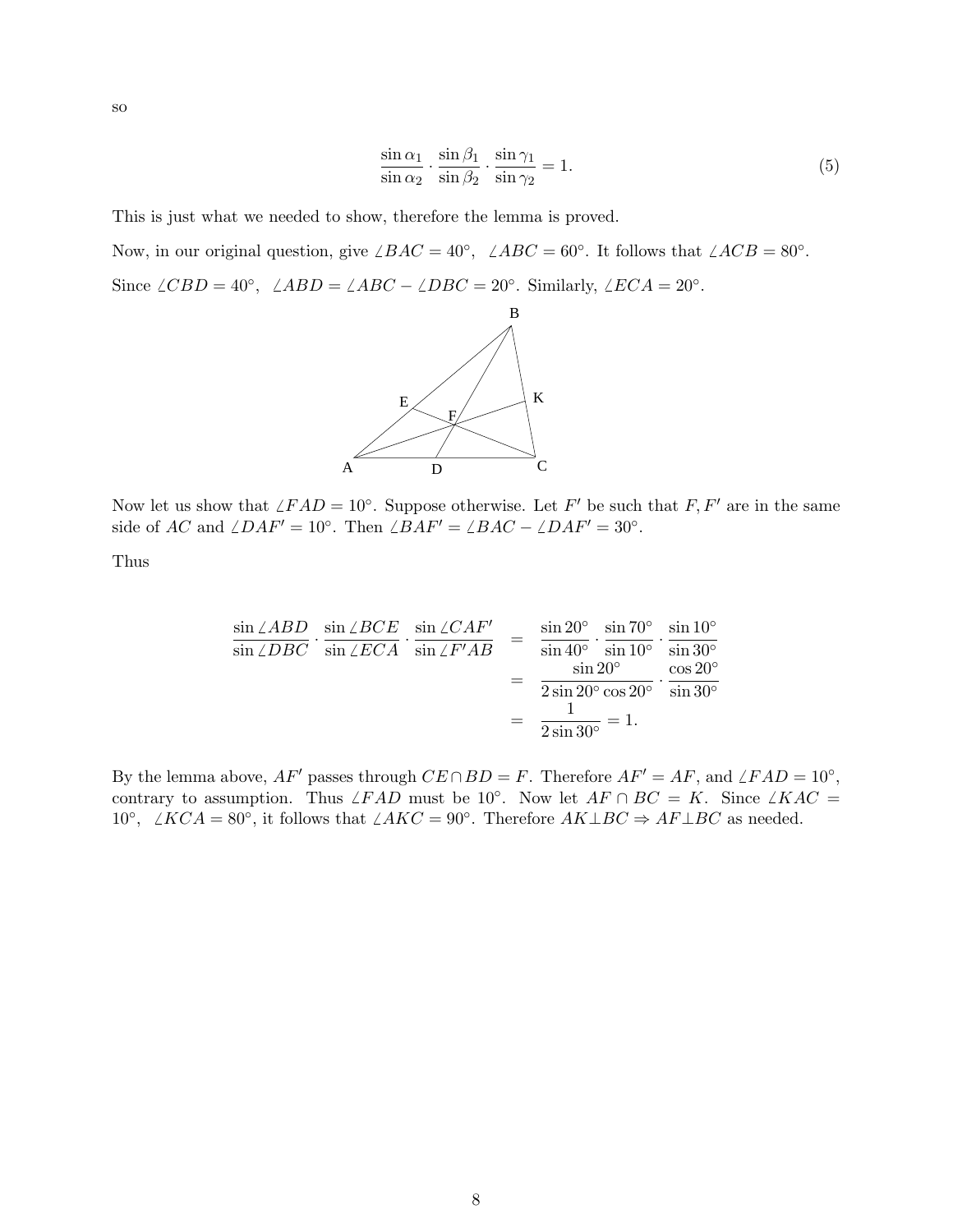### **Solution to Problem 5 – Adrian Chan, Upper Canada College, Toronto, ON**

Let us first prove by induction that  $\frac{a_n^2 + a_{n+1}^2}{a_n \cdot a_{n+1} + 1} = m^2$  for all  $n \ge 0$ .

Proof:

Base Case  $(n = 0)$ :  $\frac{a_0^2 + a_1^2}{a_0 \cdot a_1 + 1} = \frac{0 + m^2}{0 + 1} = m^2$ .

Now, let us assume that it is true for  $n = k, k \geq 0$ . Then,

$$
\frac{a_k^2 + a_{k+1}^2}{a_k \cdot a_{k+1} + 1} = m^2
$$
  
\n
$$
a_k^2 + a_{k+1}^2 = m^2 \cdot a_k \cdot a_{k+1} + m^2
$$
  
\n
$$
a_{k+1}^2 + m^4 a_{k+1}^2 - 2m^2 \cdot a_k \cdot a_{k+1} + a_k^2 = m^2 + m^4 a_{k+1}^2 - m^2 \cdot a_k \cdot a_{k+1}
$$
  
\n
$$
a_{k+1}^2 + (m^2 a_{k+1} - a_k)^2 = m^2 + m^2 a_{k+1} (m^2 a_{k+1} - a_k)
$$
  
\n
$$
a_{k+1}^2 + a_{k+2}^2 = m^2 + m^2 \cdot a_{k+1} \cdot a_{k+2}.
$$

So 
$$
\frac{a_{k+1}^2 + a_{k+2}^2}{a_{k+1} \cdot a_{k+2} + 1} = m^2,
$$

proving the induction. Hence  $(a_n, a_{n+1})$  is a solution to  $\frac{a^2 + b^2}{ab + 1} = m^2$  for all  $n \ge 0$ .

Now, consider the equation  $\frac{a^2 + b^2}{ab + 1} = m^2$  and suppose  $(a, b) = (x, y)$  is a solution with  $0 \le x \le y$ . Then

$$
\frac{x^2 + y^2}{xy + 1} = m^2.
$$
 (1)

If  $x = 0$  then it is easily seen that  $y = m$ , so  $(x, y) = (a_0, a_1)$ . Since we are given  $x \ge 0$ , suppose now that  $x > 0$ .

Let us show that  $y \leq m^2x$ .

Proof by contradiction: Assume that  $y > m^2x$ . Then  $y = m^2x + k$  where  $k \ge 1$ .

Substituting into (1) we get

$$
\frac{x^2 + (m^2x + k)^2}{(x)(m^2x + k) + 1} = m^2
$$
  

$$
x^2 + m^4x^2 + 2m^2xk + k^2 = m^4x^2 + m^2kx + m^2
$$
  

$$
(x^2 + k^2) + m^2(kx - 1) = 0.
$$

Now,  $m^2(kx - 1) \ge 0$  since  $kx \ge 1$  and  $x^2 + k^2 \ge x^2 + 1 \ge 1$  so  $(x^2 + k^2) + m^2(kx - 1) \ne 0$ . Thus we have a contradiction, so  $y \leq m^2x$  if  $x > 0$ .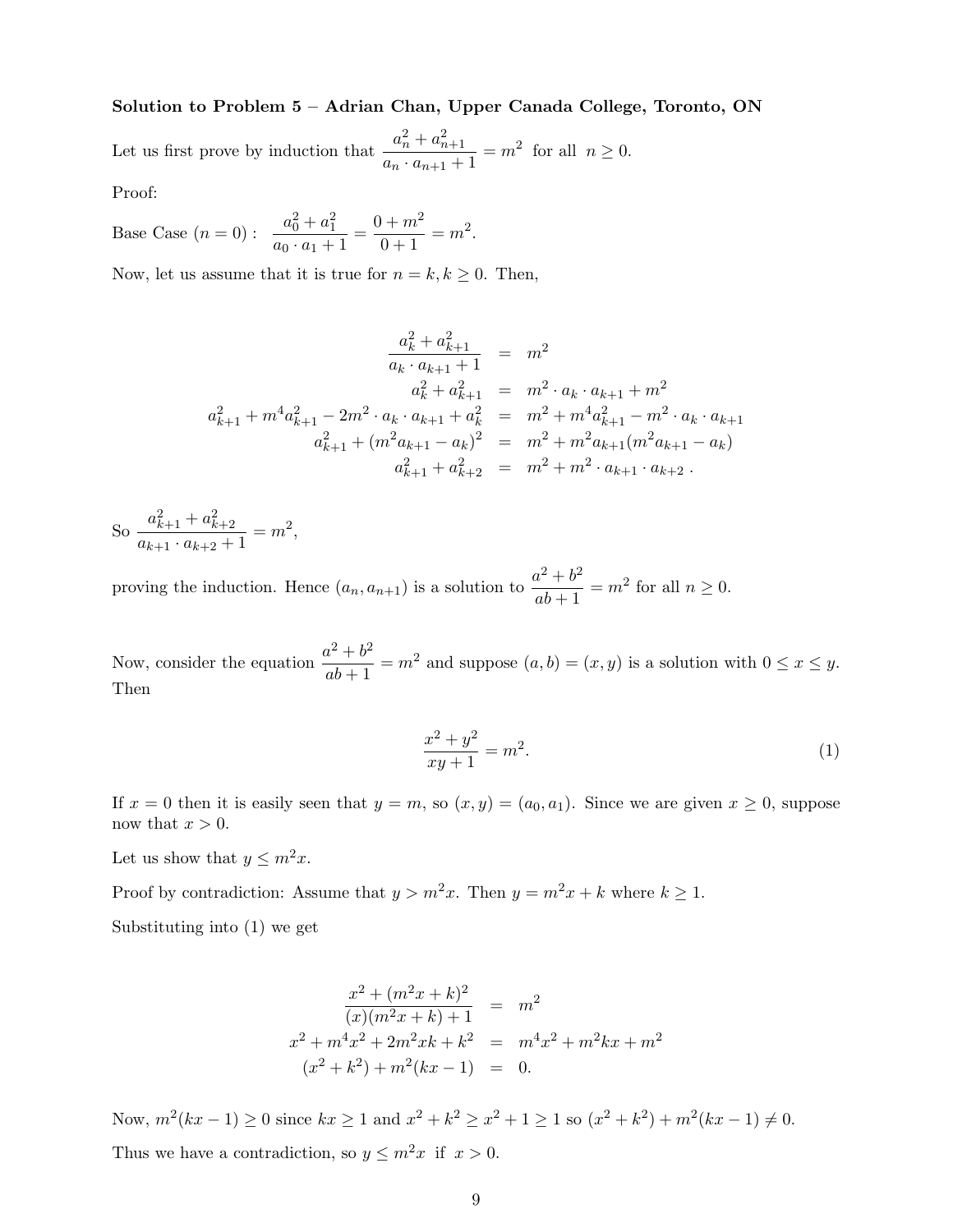Now substitute  $y = m^2x - x_1$ , where  $0 \le x_1 < m^2x$ , into (1).

We have

$$
\frac{x^2 + (m^2x - x_1)^2}{x(m^2x - x_1) + 1} = m^2
$$
  

$$
x^2 + m^4x^2 - 2m^2x \cdot x_1 + x_1^2 = m^4x^2 - m^2x \cdot x_1 + m^2
$$
  

$$
x^2 + x_1^2 = m^2(x \cdot x_1 + 1)
$$
  

$$
\frac{x^2 + x_1^2}{x \cdot x_1 + 1} = m^2.
$$
 (2)

If  $x_1 = 0$ , then  $x^2 = m^2$ . Hence  $x = m$  and  $(x_1, x) = (0, m) = (a_0, a_1)$ . But  $y = m^2x - x_1 = a_2$ , so  $(x, y) = (a_1, a_2)$ . Thus suppose  $x_1 > 0$ .

Let us now show that  $x_1 < x$ .

Proof by contradiction: Assume  $x_1 \geq x$ .

Then 
$$
m^2x - y \ge x
$$
 since  $y = m^2x - x_1$ , and  $\left(\frac{x^2 + y^2}{xy + 1}\right)x - y \ge x$  since  
(x, y) is a solution to  $\frac{a^2 + b^2}{ab + 1} = m^2$ .

So  $x^3 + xy^2 \ge x^2y + xy^2 + x + y$ , hence  $x^3 \ge x^2y + x + y$  which is a contradiction since  $y \ge x > 0$ . With the same proof that  $y \leq m^2x$ , we have  $x \leq m^2x_1$ . So the substitution  $x = m^2x_1 - x_2$  with  $x_2 \geq 0$  is valid.

Substituting  $x = m^2 x_1 - x_2$  into (2) gives  $\frac{x_1^2 + x_2^2}{x_1 \cdot x_2 + 1} = m^2$ .

If  $x_2 \neq 0$ , then we continue with the substitution  $x_i = m_{x_{i+1}}^2 - x_{i+2}$  (\*) until we get  $\frac{x_j^2 + x_{j+1}^2}{x_j \cdot x_{j+1} + 1} = m^2$ and  $x_{i+1} = 0$ . (The sequence  $x_i$  is decreasing, nonnegative and integer.)

So, if  $x_{j+1} = 0$ , then  $x_j^2 = m^2$  so  $x_j = m$  and  $(x_{j+1}, x_j) = (0, m) = (a_0, a_1)$ . Then  $(x_j, x_{j-1}) = (a_1, a_2)$  since  $x_{j-1} = m^2 x_j - x_{j+1}$  (from (\*)).

Continuing, we have  $(x_1, x)=(a_{n-1}, a_n)$  for some n. Then  $(x, y)=(a_n, a_{n+1})$ . Hence  $\frac{a^2 + b^2}{ab + 1} = m^2$  has solutions  $(a, b)$  if and only if  $(a, b) = (a_n, a_{n+1})$  for some n.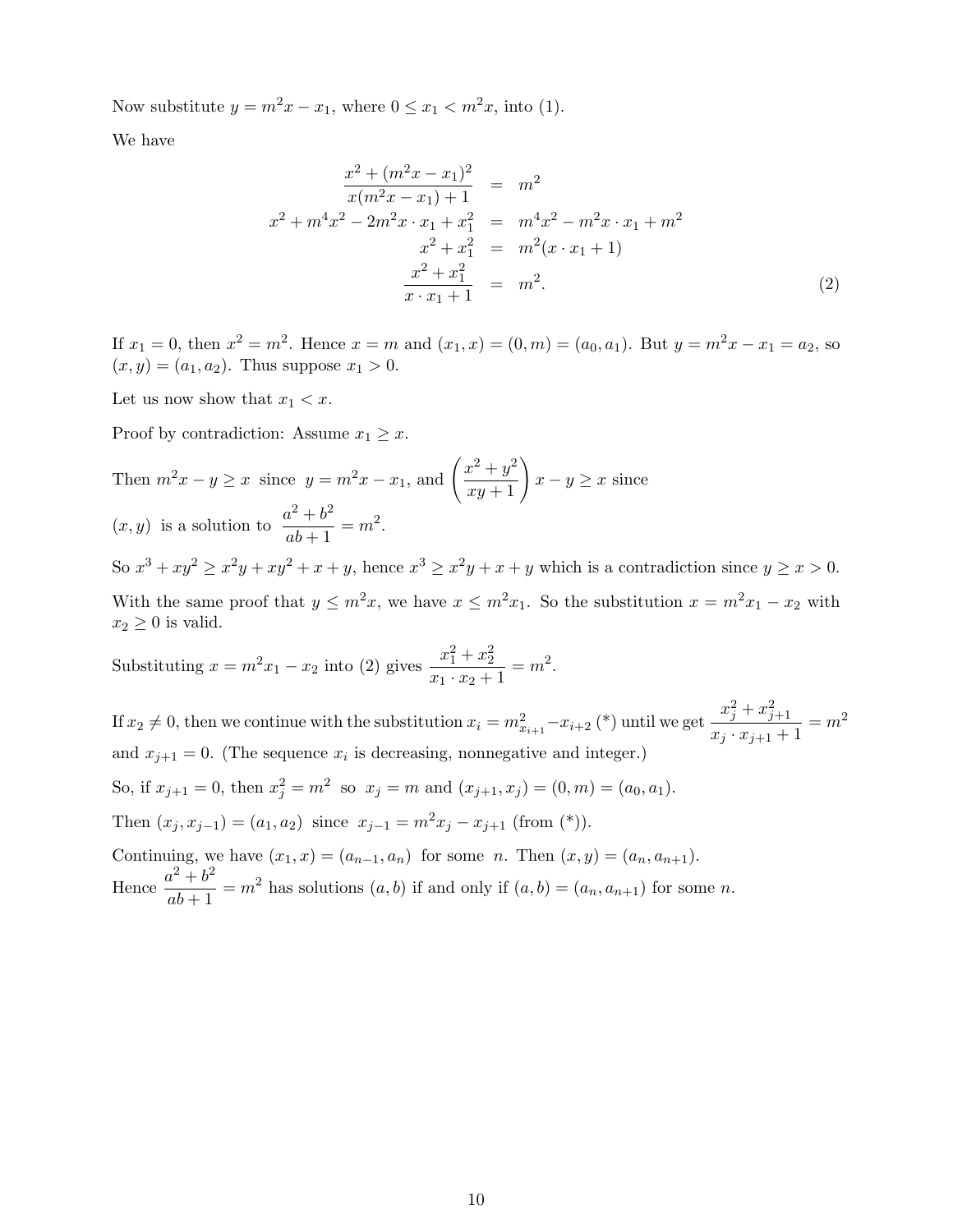# **GRADERS' REPORT**

Each question was worth a maximum of 7 marks. Every solution on every paper was graded by two different markers. If the two marks differed by more than one point, the solution was reconsidered until the difference resolved. If the two marks differed by one point, the average was used in computing the total score.

The various grades assigned each solution are displayed below, as a percentage.

| MARKS          | #1   | #2   | #3   | #4   | #5      |
|----------------|------|------|------|------|---------|
| 0              | 7.6  | 9.8  | 40.2 | 31.0 | 73.9    |
| 1              | 14.1 | 27.7 | 7.1  | 27.7 | 9.2     |
| $\overline{2}$ | 10.9 | 16.8 | 16.8 | 21.7 | 12.0    |
| 3              | 6.5  | 16.3 | 3.8  | 1.6  | $1.1\,$ |
| $\overline{4}$ | 3.3  | 2.2  | 1.6  | 2.2  | 0.5     |
| 5              | 6.0  | 14.1 | 4.3  | 3.8  | 0.0     |
| 6              | 16.3 | 6.0  | 7.1  | 2.2  | 1.1     |
| 7              | 35.3 | 7.1  | 19.0 | 9.8  | 2.2     |

#### **PROBLEM 1**

This question was well done. 47 students received 6 or 7 and only 6 students received no marks. Many students came up with a proof similar to David Arthur's proof. Another common approach was to find bounds for a (either  $0 \le a < 60$  or  $0 \le a < 90$ ) and to then check which of these a satisfy the equation.

### **PROBLEM 2**

Although most students attempted this problem, there were only 6 perfect solutions. A further 6 solutions earned a mark of 6/7 and 13 solutions earned a mark of 5/7.

The most common approach was to square both sides of the equation, rearrange the terms to isolate the radical, and to then square both sides again. This resulted in the polynomial  $x^6 - 2x^5 - x^4 +$  $2x^3 + x^2 = 0$ . Many students were unable to factor this polynomial, and so earned only 2 or 3 points.

The polynomial has three distinct roots: 0,  $\frac{1+\sqrt{5}}{2}$ , and  $\frac{1-\sqrt{5}}{2}$ . Most students recognized that 0 is extraneous. One point was deducted for not finding that  $\frac{1-\sqrt{5}}{2}$  is extraneous, and a further point was deducted for not checking that  $\frac{1+\sqrt{5}}{2}$  is a solution. (It's not obvious that the equation has any solutions.) Failing to check for extraneous roots is considered to be a major error. The graders should, perhaps, have deducted more points for this mistake.

The solution included here avoids the 6th degree polynomial, thus avoiding the difficult factoring.